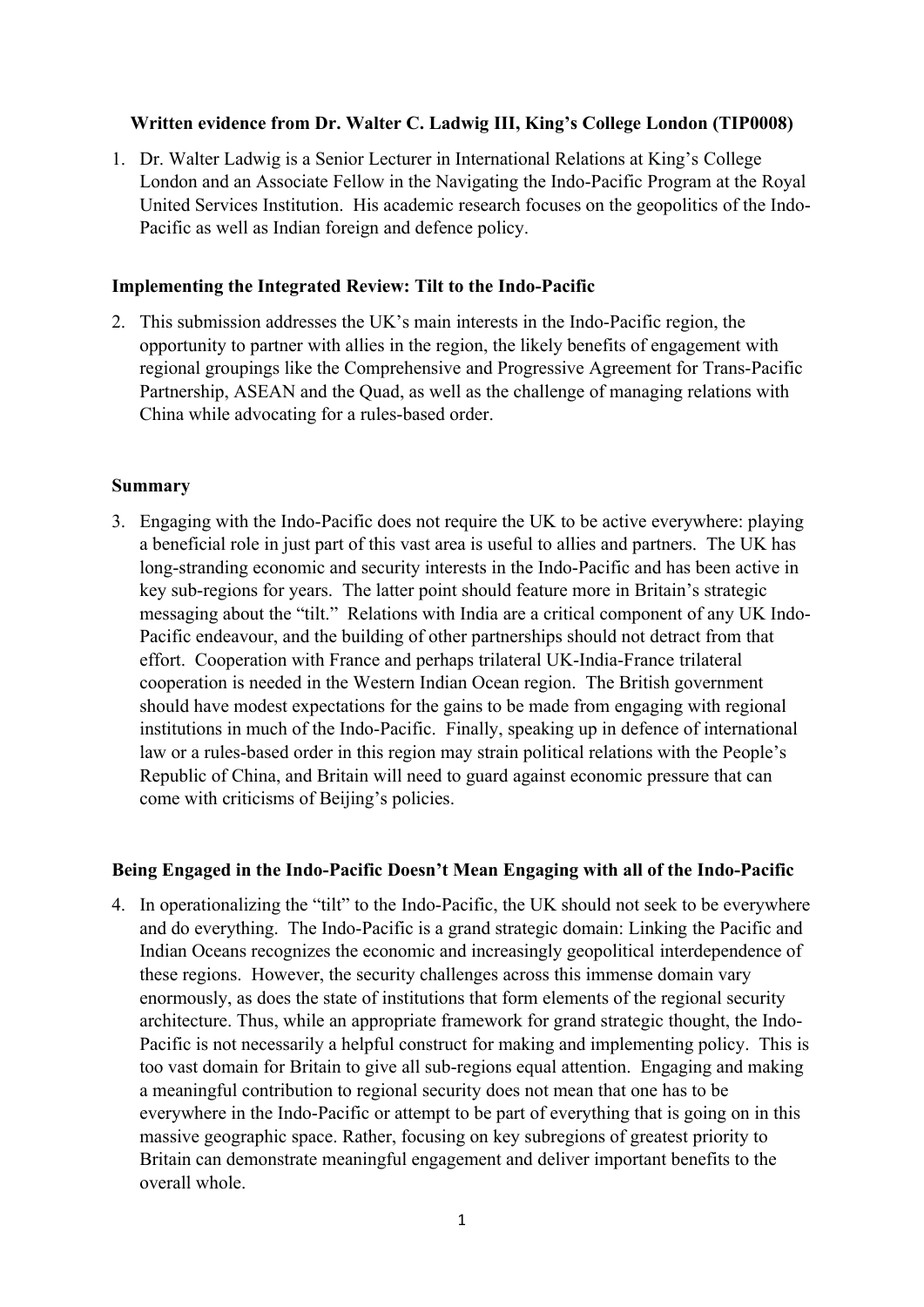## **Britain's interests in the Indo-Pacific are multifaceted**

- 5. The UK wants to tap the economic potential of the Indo-Pacific. Not only is the region expected to be the main engine of world economic growth in coming decades, but the nations that constitute its littoral region also contain large portions of the world's proven oil reserves, gas, gold, uranium and diamonds, as well as a host of important industrial raw materials. At present, only three of the UK's top-15 export partners (Japan, China, and Hong Kong) are located in this dynamic region. Towards that end, the British government is currently negotiating free trade agreements with several leading economies in the region to expand the UK's economic footprint.
- 6. The Indo-Pacific in general and the Indian Ocean in particular is a crucial maritime conduit linking manufacturers in East Asia with markets in Europe, Africa and the Middle East. UK interests also stem from concerns about the security of these vital maritime trade routes, particularly in light of Chinese attempts to push maritime territorial claims that do not appear to be in keeping with existing international law. As a trading nation with the fifth largest maritime estate in the world who has 95% of its exports transported by sea, Britain has an interest in ensuring that international law is upheld, freedom of navigation is defended, and economic openness persists.
- 7. In the security realm, the UK possesses obligations in various parts of the Indo-Pacific. Aside from the general responsibilities to uphold peace as a permanent member of the UN Security Council, Britain is also part of the UN command monitoring the armistice on the Korean Peninsula. This means that the UK could have some involvement in managing a future crisis there. Similarly, the UK's commitment to consult with partners in Southeast Asia and Oceania in the event of a regional threat under the Five Powers Defence Arrangement means that security and stability in these regions is a concern to Britain.
- 8. Finally, there are more than a dozen Commonwealth countries located in a region of the world that suffers from challenges of poverty, environmental degradation, as well as threats to democracy and rule of law.
- 9. As a result of these various interests, Britain has been an active player in key parts of the region for a long time. However, since the UK was relatively late to articulate a formal Indo-Pacific strategy, the popular perception is that the country is a relative newcomer that needs to demonstrate its "new" focus on the Indo-Pacific is both real and enduring. This is surprising given that the UK has logistical and military facilities across the region in Bahrain, Qatar, Oman, Kenya, Diego Garcia, Singapore and Brunei, which collectively allow Britain to project power from the Middle East to Southeast Asia. The fact that the UK's extant multifaceted engagement, be it sustained naval presence, leadership of multilateral anti-piracy operations, provision of maritime domain awareness, capacity building of local countries to monitor their exclusive economic zones, development assistance, ecological protection and so on, is being overlooked suggests a much more coherent narrative is necessary to demonstrate the UK is anything but a newcomer to the region. At the same time, when considering new endeavours, as the Integrated Review rightly notes, the focus should be on establishing sustainable levels of engagement so that the UK can maintain its envisioned role over the long term, not undertaking overly ambitious commitments that raise questions about London's seriousness should they be reduced in the future.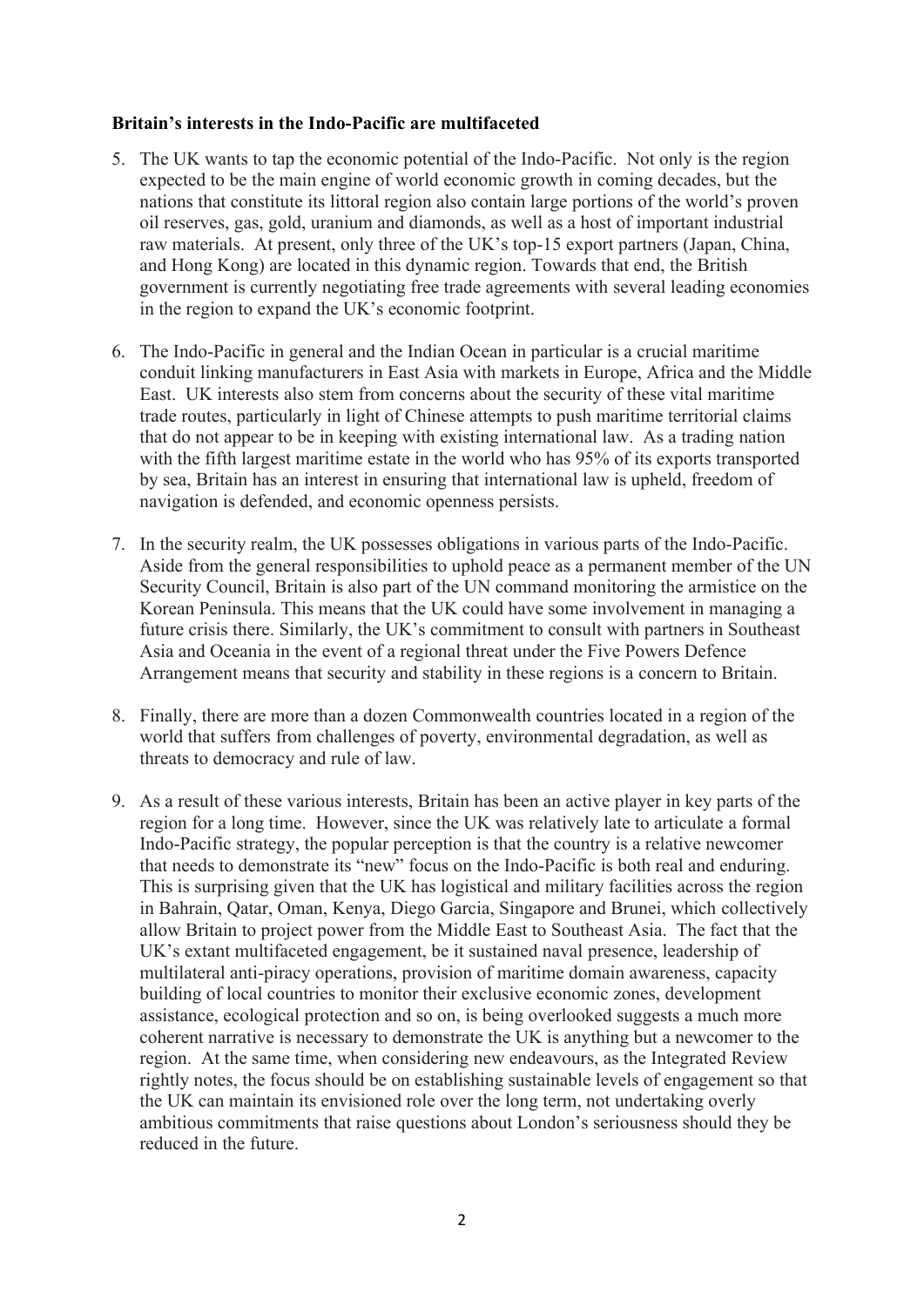## **Work with India and France**

- 10. As the UK seeks to support its allies and forge new partnerships in the Indo-Pacific, the government should remain focused on the state of bilateral relations with India, which will affect the success of the regional tilt more than any other partner or policy. Not only does the Integrated Review clearly signal the importance of India to British strategy, absent a robust political and economic relationship with New Delhi, the UK's actions and ambitions in the broader Indo-Pacific will be constrained. The range and scope of objective outlined in the 2030 Roadmap for India-UK Future Relations is both impressive and achievable. However, delivering on such a wide range of policy areas that cut across multiple government departments is never easy. This committee will need to constantly monitor, probe, and question to ensure that the government stays on track and meets these targets. Deepening collaboration with countries like Indonesia, Taiwan and others is desirable, but such efforts should not be allowed to pull focus and resources from developing the UK-India relationship.
- 11. Among European States, France is a natural partner for Britain in the Indo-Pacific. Both countries' regional priorities are compatible with each other, as well as those of United States. Moreover, both nations face the challenge of balancing security interests in the Indo-Pacific with those closer to home in the Euro-Atlantic region. By contrast, Germany's unwillingness to act in accordance with the EU's determination that China is now "systemic rival and competitor" for fear of hurting its trading relationship and its confused suggestions that the EU can offer a "third way" between the US and China, demonstrate Berlin is a fundamentally unserious actor in the Indo-Pacific.
- 12. Although the UK has the desire to be "the European partner with the broadest and most integrated presence in the Indo-Pacific," a collaborative approach with France would allow the pooling of resources and potentially create a foundation for mutually beneficial tri-lateral engagement with regional partners like India. The UK and France have existing bilateral defence cooperation arrangements, however, despite collaboration in other spheres, the Indo-Pacific has been a notable area where the two have not engaged in significant cooperation. In the commercial realm—particularly with respect to arms sales—France and Britain are competitors; however, this should not be allowed to colour the two countries' overall approach to the region.
- 13. Maintaining an open regional economic order, the protection of maritime freedom of navigation, and the sustainment of liberal values are common objectives. This could underwrite bilateral cooperation with third countries in the region, be it building the capacity of small nations to monitor and police their maritime domains or working with the region's leading economies on technology standards and supply chain resilience. In an overall environment of resource scarcity, the coordinated deployment of military assets to key subregions where the UK and France each desire there to be a "persistent" military presence can further position the pair as security providers in the maritime domain and also send a strategic message to those who would seek to challenge the status quo.
- 14. A specific area of shared interest for the two countries is the Western Indian Ocean. France is much more focused on the Indian Ocean than the Pacific and the region extending to the Persian Gulf is a priority area for Paris. This plays to British strengths as this same sub-region is marked by long-standing British engagement. The UK has a diplomatic presence in every country in the region except for the Comoros and is the only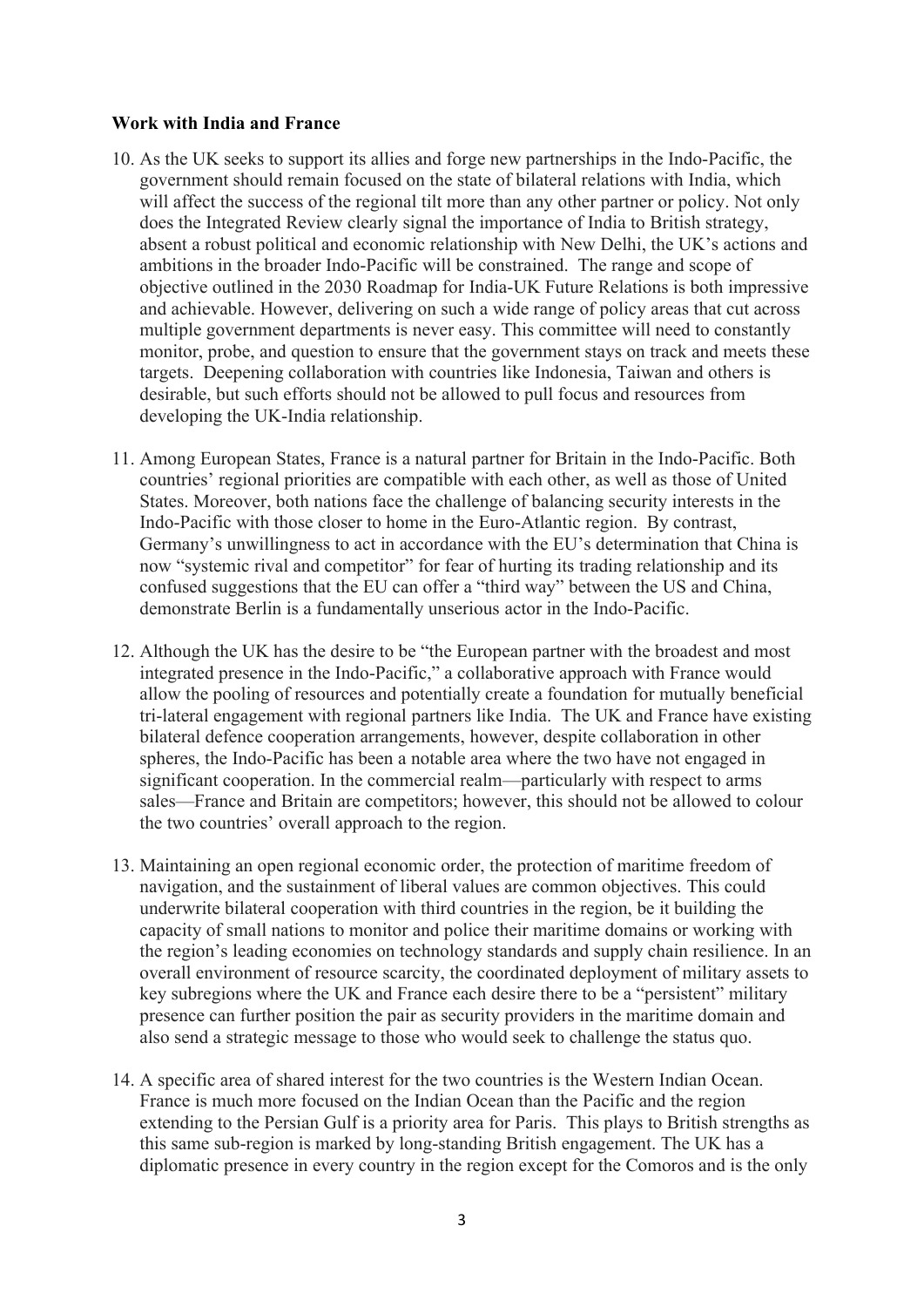western nation with an embassy in the Maldives. In terms of regional security, the Royal Navy supports freedom of navigation by providing maritime security information through the UK Maritime and Trade Organization's regional centre in Dubai. Britain also provides the deputy commander to the multinational Combined Maritime Forces which carry out counter piracy and anti-terrorism missions at sea in the western Indian Ocean. In support of these efforts, the UK has the second largest extra regional military presence in the region which has allowed the UK to play a leading role in maritime security, as well as deepen the capacity of regional states to monitor and regulate their maritime territory. In short, the UK is already playing a role in the Western Indian Ocean as a "net security provider," working with partners to help make this portion of the Indian Ocean more secure.

- 15. Importantly, this is a portion of the sub-region where the US has been comparatively less engaged. Many states in the Western Indian Ocean are not well equipped to counter criminal activity and non-traditional security threats in their territorial waters. So, there is not only an opportunity for the UK and France to cooperate in this part of the region, but also a real need. Working to enhance the ability of small states to combat economic challenges in their exclusive economic zones like piracy and overfishing are primarily law enforcement efforts, however they can constrain the ability of external powers to encroach, while helping to uphold international law.
- 16. Although embracing the Indo-Pacific concept, India's main economic interests and strategic priorities lie westward across the Arabian Sea. India receives 70% of its oil from the broader Persian Gulf region, and has more than 8 million expatriate workers there. Collectively, the countries of the region are as important as the US or the EU for Indian trade flows and the Indian Navy has been active in counter-piracy operations in the Western Indian Ocean.
- 17. Consequently, the Western Indian Ocean is a sub-region ripe for trilateral engagement between the UK, France, and India. Counterterrorism, anti-piracy operations, supply chain resilience, climate change and renewable energy are shared priorities for all three countries. In the economic sphere, the aim of fostering sustainable ocean development through the Commonwealth Blue Charter is an endeavour that already links the United Kingdom and India. Given France's abundant exclusive economic zones in the Indo-Pacific generated by its overseas territories, it too has an interest in the oceanic economy.
- 18. In the eastern Indian Ocean, there are a number of capable states including Australia, Indonesia, and even Singapore. However, to the west, there is a plethora of small and weak countries that lie between India and South Africa. UK-India-France trilateral cooperation can shape the economic, political, and security future in the western reaches of the Indo-Pacific.

#### **Keep Expectations for Regional Organizations Modest**

19. Britain's enhanced engagement with regional organizations in the Indo-Pacific provides tangible evidence of the seriousness behind the "tilt." That being said, the government should limit what it expects to gain from such groupings.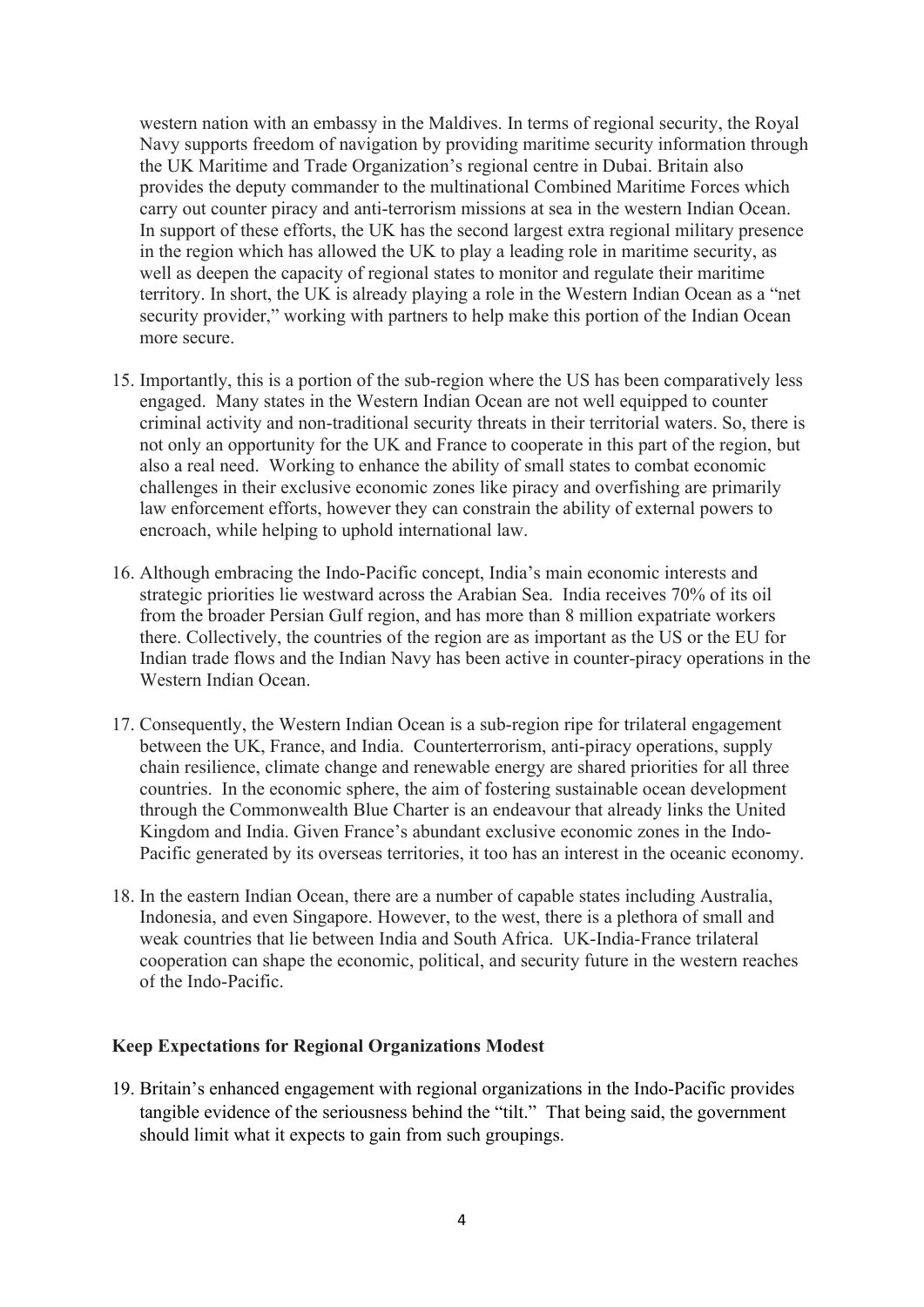# *CPTPP: Setting Standards, not Boosting Trade*

- 20. The Comprehensive and Progressive Agreement for Trans-Pacific Partnership (CPTPP) is built around a core of countries that are already enmeshed in a web of regional and bilateral trade agreements. To date, the countries experiencing the greatest benefit from the pact are those such as Vietnam and Brunei who were comparatively less open to economic engagement. Other member countries generally saw the patterns of their trade with CPTPP nations parallel changes to their overall trade balance. Since the UK already has trade deals in place with many CPTPP countries, the effects of accession on its terms of trade are likely to be modest.
- 21. The trade agreement does appear to have been more successful in the setting of standards. In the e\*commerce sector, for example, the CPTPP's provisions seek to lower trade barriers while protecting consumer data. These provisions have subsequently been replicated in bilateral free trade agreements involving Singapore, Australia, Chile, Uruguay, and Argentina, standing in sharp contrast to the watered down, unenforceable standards contained in the China-backed Regional Comprehensive Economic Partnership (RCEP).

## *ASEAN: Not Central*

22. The UK's status as an "ASEAN dialogue partner" sends a signal about British interests in Southeast Asia, but Britain should not invest much effort in ASEAN as an institution. Like other major powers, the UK will have to pay lip service to the idea of "ASEAN centrality," however the organization lacks the political cohesion and strategic coherence to play a central role in the in Indo-Pacific—particularly when member countries like Cambodia and Laos are little more than stalking horses for China. ASEAN was never designed to be particularly powerful—so as to not usurp the prerogatives of member states—and in its never-ending quest for consensus, it often fails to live up to its own norms and principles. Britain would be better off bypassing ASEAN and focusing energy on cultivating bilateral relations with individual member states like Singapore or Vietnam.

### *The Quad: Let the Partnership Mature*

23. In light of the attention received by the Quad, questions about the UK's relations with the grouping understandably feature in discussions of the Indo-Pacific tilt. Given the tremendous difficulties that the Quad nations themselves have had coming to consensus on issues such as the nature and desired response to the challenge posed by China, it would be premature to talk about adding new states at a time when the group is beginning to find its feet. As a starting point, the UK could look to deepen its bilateral relationships with each of the individual quad members. Beyond that, Britain could explore opportunities to cooperate with the group's efforts on individual issue areas like Humanitarian Assistance and Disaster Relief (HA/DR) at sea or via non-military working groups that would leverage the UK's expertise in areas like regulation and the setting of legal standards or innovation and technology.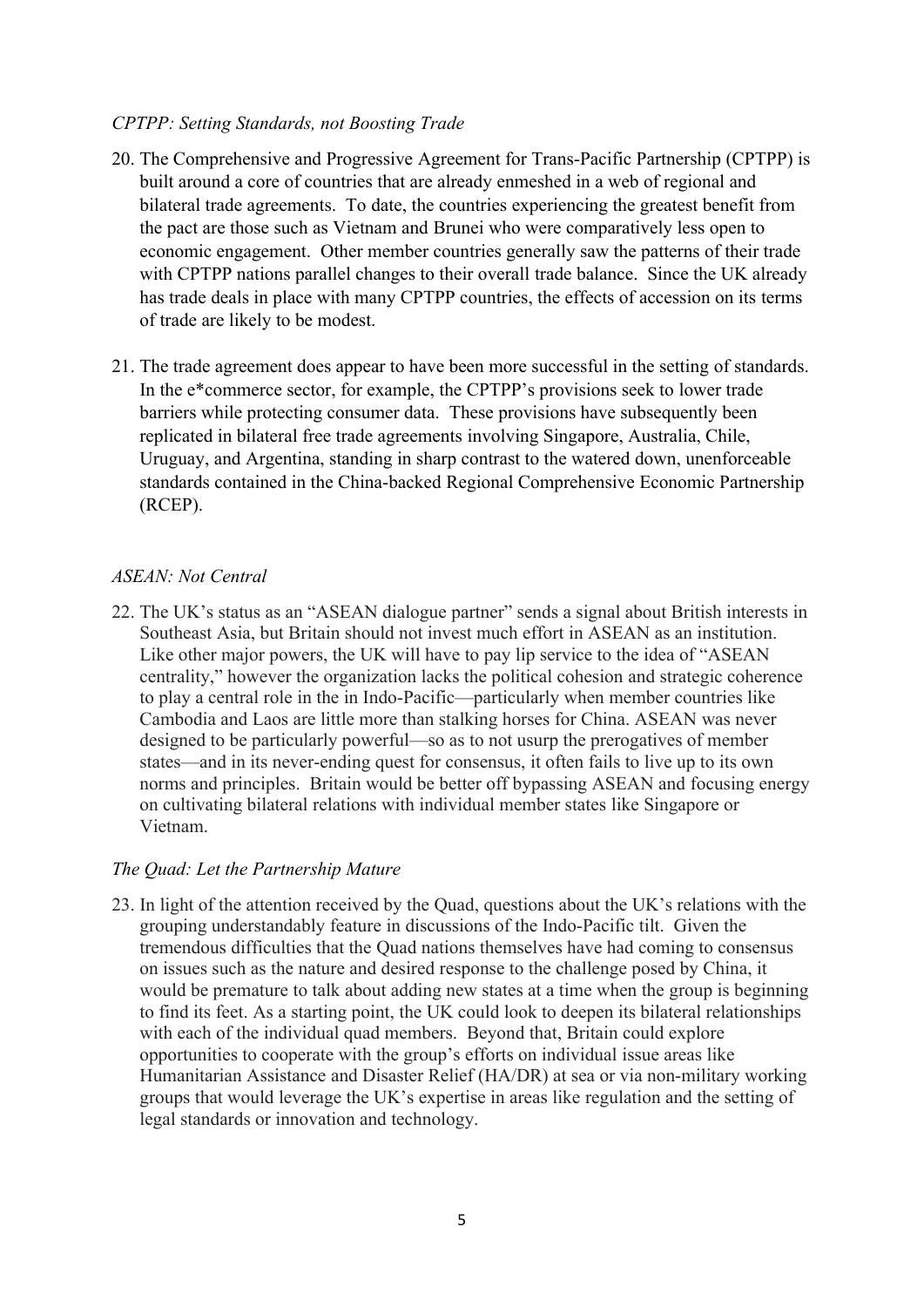#### **China: Respond to Assertiveness and Guard Against Pressure**

- 24. The tilt to the Indo-Pacific necessarily requires to the UK to clarify its policy towards the People's Republic of China (PRC). In line with the American and French approach to the PRC, the British government has indicated it wants to keep open avenues for engagement on issues like climate and economics, while retaining the ability to challenge Beijing's behaviours that are out of step with the rules based international order and where the PRC appears to be more of a competitor or an adversary than a collaborator. Whether this is possible in practice is an open question, but the government needs to be prepared for the answer to be "no."
- 25. In the face of Beijing's growing military assertiveness in the region, Britain should be forward leaning and join with partners in speaking out against violations of international law. In particular, it is important that the UK coordinate its responses with like-minded countries to guard against the Chinese government's "divide and rule" approach to its critics. As a party-state, the Chinese economy has been weaponized as a tool of political influence. Highlighting the economic benefits of cooperation and the costs of disobedience are a key means by which Chinese leaders gain compliance and encourage countries to self-censor opinions and behaviours they find objectionable. Economic coercion in the form of import bans— often concealed in selectively enforced legal and technical regulations for plausible deniability—are a key tool employed by Beijing to single out countries that critique its actions. Economic coercion directed against one country needs to be seen as a challenge for all. Chinese import bans imposed on Australia because they called for an investigation into the origins of COVID-19, for example, cannot be seen simply as Canberra's problem to bear, as it has been for Oslo, Tokyo, Seoul, Manila, and Ottawa before it. Collective multilateral action—working through institution such as the World Trade Organization where possible—is necessary to deflect and defeat Chinese pressure.
- 26. If the UK seeks to be a more consequential actor in the Indo-Pacific, stand up for its values, and bolster a rules-based order, it will need to be prepared to weather Chinese pressure. Not only has Beijing specifically targeted US allies at times to send a message across the region, but Britain has a prominent place in the Chinese Community Party's mythologized "Century of Humiliation" narrative. The threat of economic coercion from China is sometimes invoked in popular discourse as a reason for not taking principled action, however, this reflects an inflated estimate of China's importance to the UK economy. Educating parliamentarians and the broader public about the relatively greater importance of the United States and Germany, not to mention France and the Netherlands as export markets for British goods, as well as the China's marginal role as a source of Foreign Direct Investment into the UK would be a useful corrective. Although the Australian economy is far more dependent on the Chinese market than the UK, Canberra has remained resolute in the face of China's bans on barley, beef, wine, lobsters and coal. Despite harm inflicted to key sectors, exporters have generally managed to find alternative markets, and the aggregate effect on the Australian economy has been marginal. Demonstrations of resolute behaviour in the face of Chinese economic threats—whether overt or latent—helps expose economic coercion for the weak tool of statecraft it actually is. The threat is often more powerful than the reality.
- 27. At the same time, the government should seek to explore ways in which economic interdependence can be strategically employed to further British interests. For example, if